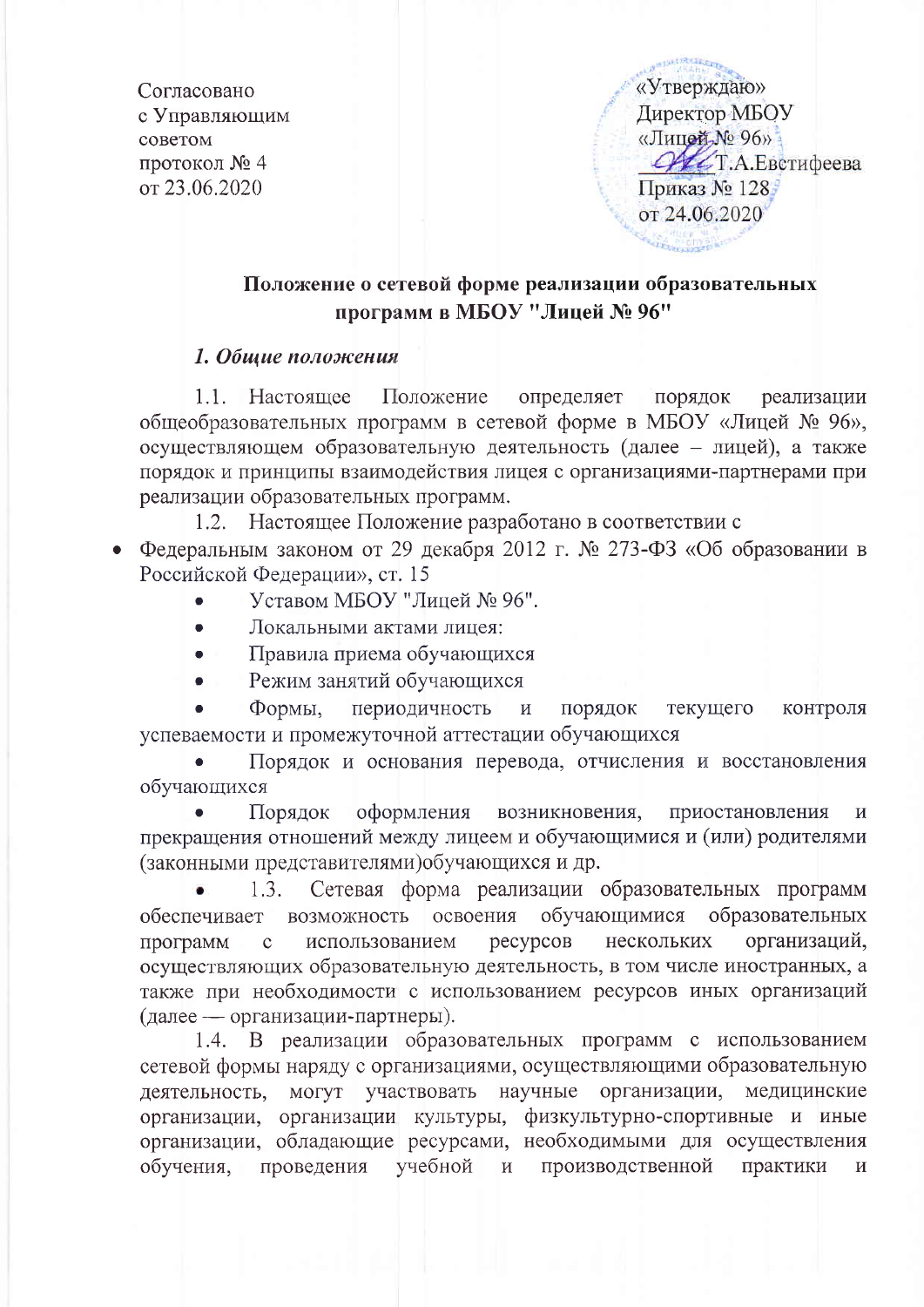видов учебной деятельности, предусмотренных осуществления иных соответствующей образовательной программой.

1.5. Использование сетевой формы реализации образовательных программ осуществляется на основании договора между организациямипартнерами.

1.6. Для организации реализации образовательных программ с использованием сетевой формы несколькими организациями. осуществляющими образовательную деятельность, такие организации также совместно разрабатывают и утверждают образовательные программы.

# 2. Цель и задачи реализации образовательных программ в сетевой  $\boldsymbol{\phi}$ opme

Цель реализации образовательных программ в сетевой форме - $2.1.$ повышение качества и доступности образования за счет интеграции и использования ресурсов организаций-партнеров.

Основные задачи реализации образовательных программ в  $2.2.$ сетевой форме: расширение спектра образовательных услуг;

эффективное использование ресурсов лицея и организацийпартнеров, реализующих образовательные программы;

предоставление обучающимся (слушателям) возможности выбора различных учебных курсов, дисциплин (модулей, разделов) в соответствии с индивидуальными образовательными запросами;

расширение доступа обучающихся (слушателей)  $K$ образовательным ресурсам организаций-партнеров;

реализация новых подходов к организационному построению образовательного процесса в лицее, образовательных и иных организациях сети:

формирование актуальных компетенций слушателей за счет изучения и использования опыта ведущих организаций по профилю деятельности.

### 3. Порядок реализации сетевого взаимодействия

3.1. Образовательные услуги по реализации совместно разработанной (согласованной) образовательной программы или ее части оказываются в соответствии требованиями  $\mathbf{C}$ федеральных государственных образовательных стандартов, определяющих содержание образовательных программ, необходимый объем учебной нагрузки, требования к уровню подготовки обучаемых в соответствии с утвержденными учебными планами, годовым календарным учебным графиком, расписанием занятий и другими документами, описывающими организацию  $\overline{M}$ реализацию части образовательной программы.

Лицей несет ответственность в полном объеме за организацию 3.2. образовательного процесса и контроль за его реализацией.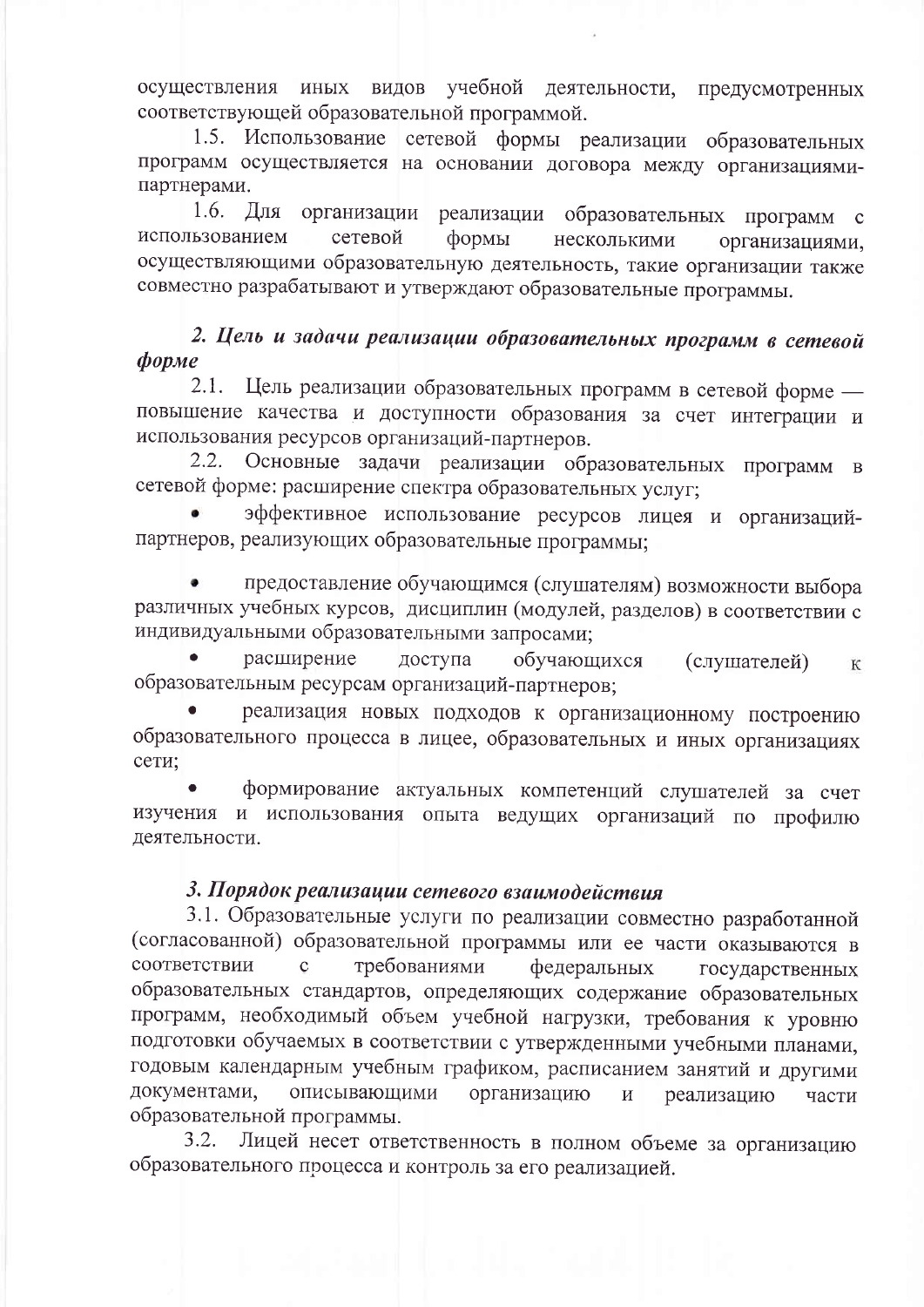$3.3.$ Организации-партнеры, участвующие в сетевой форме, несут ответственность за реализацию части образовательной программы:

соблюдение требований образовательных стандартов и других нормативных документов, регламентирующих учебный процесс;

соблюдение сроков, предусмотренных годовым календарным учебным графиком;

материально-техническое обеспечение (обеспечение помещением, оборудованием и т. д.);

методическое сопровождение данной части образовательной программы (обеспечение литературой, контрольно-тестовыми материалами, рекомендациями по самостоятельной работе обучающихся и т. д.).

 $3.4.$ Реализация сетевого взаимодействия может осуществляться в форме очной, очно-заочной или заочной; с использованием (применением) дистанционных образовательных технологий и (или) с использованием электронных образовательных ресурсов.

3.5. Информирование  $\overline{O}$ программах, которые МОГУТ быть реализованы в сетевой форме, осуществляется лицеем с использованием:

- сайта лицея;

- объявлений, размещенных на информационных стендах; иными доступными способами.

3.6. Реализация образовательных программ  $\, {\bf B}$ сетевой  $\phi$ opme осуществляется на основании договоров о сетевой форме реализации образовательной программы, заключаемых между лицеем и организациямипартнерами.

Договор о сетевой форме реализации образовательных программ  $3.7.$ должен учитывать требования законодательства об образовании, в том числе положения п. 3 статьи 15 Федерального закона от 29 декабря 2012 г. № 273-ФЗ «Об образовании в Российской Федерации».

#### 4. Организационное обеспечение сетевого взаимодействия

Общее руководство работой по организационному обеспечению  $4.1.$ и информационной поддержке сетевого взаимодействия осуществляет уполномоченное лицо лицея.

 $4.2.$ Организационное обеспечение сетевого взаимодействия включает следующие процессы:

определение механизма сетевого взаимодействия (утверждение совместной образовательной программы/отдельных учебных модулей или использование материально-технической базы и ресурсов организациипартнера);

подготовительные мероприятия  $\Pi$ <sup>O</sup> созданию  $\overline{M}$  $(MJH)$ оформлению комплекта документов ДЛЯ организации сетевого взаимодействия;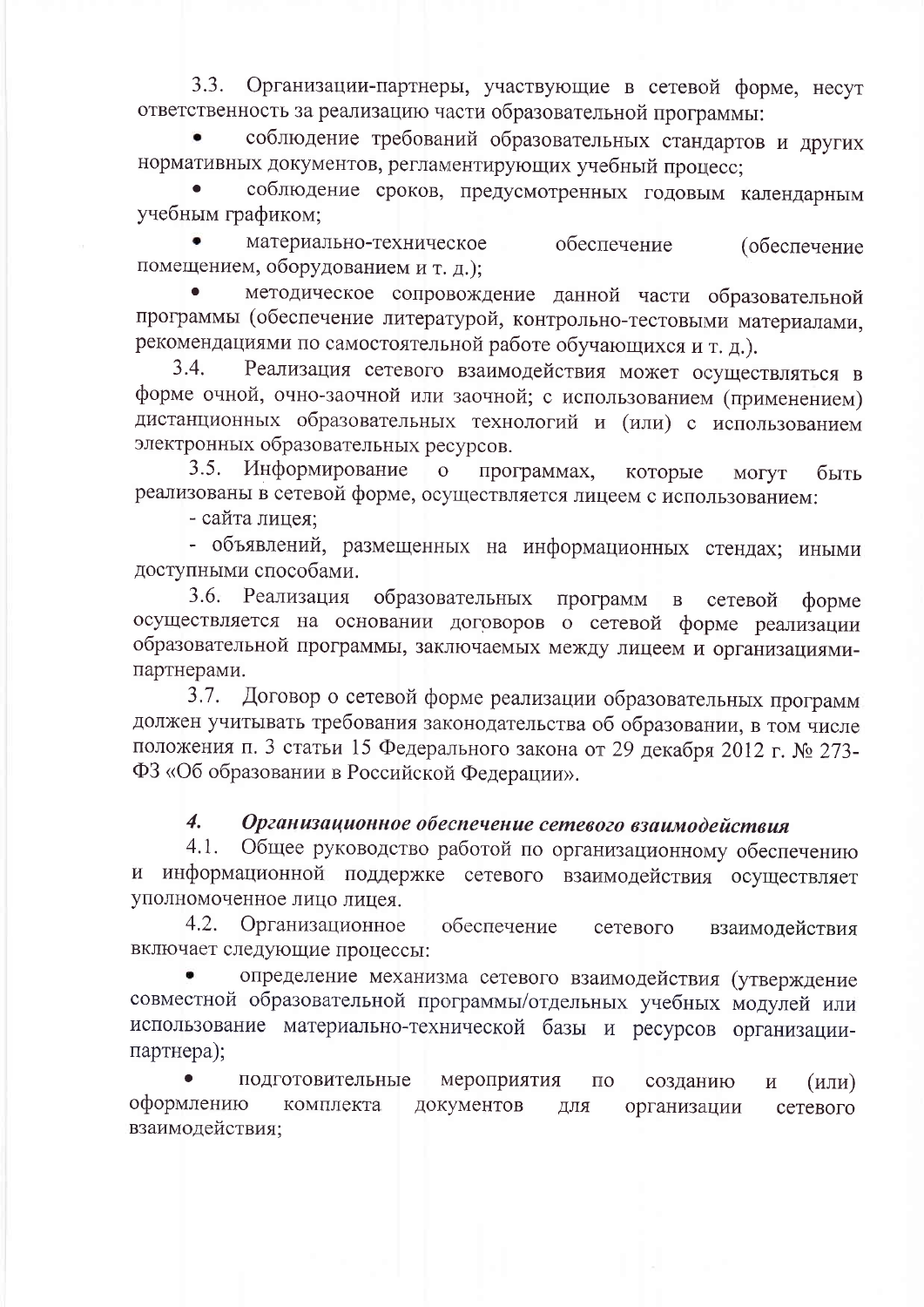заключение договора сетевой  $\phi$ opme  $\mathbf{O}$ реализации образовательной программы или иного договора (договора о сотрудничестве и совместной деятельности, договора возмездного оказания услуг и других);

информирование обучающихся об образовательных программах. которые могут быть реализованы в сетевой форме;

выполнение условий заключенного договора в части организации необходимых мероприятий по организации сетевой формы обучения; организационно-техническое обеспечение; финансовое обеспечение: итоговый анализ результатов.

систему  $4.3.$ B. организаций, осуществляющих сетевое взаимодействие, могут входить:

образовательные организации - некоммерческие организации, осуществляющие на основании лицензии образовательную деятельность в качестве основного вида деятельности в соответствии с целями, ради достижения которых такие организации созданы;

организации, осуществляющие образовательную деятельность, в том числе иностранные, то есть образовательные организации и организации, осуществляющие обучение (организации, осуществляющие на основании лицензии наряду с основной деятельностью образовательную деятельность в качестве дополнительного вида деятельности);

иные (ресурсные) организации: медицинские организации, организации культуры, научные организации, физкультурно-спортивные и организации, обладающие иные ресурсами, необходимыми ДЛЯ осуществления обучения, проведения учебной и производственной практики и осуществления иных видов учебной деятельности, предусмотренных соответствующей образовательной программой.

4.4. При реализации лицеем образовательной программы в сетевой форме совместно с организацией-партнером устанавливается порядок совместной разработки и утверждения (согласования) образовательной программы, а также учебного плана.

4.5. Утверждение (согласование) совместных образовательных программ осуществляется уполномоченным должностным лицом либо коллегиальным органом управления лицея и организации-партнера в соответствии с их уставами.

учебном плане совместной образовательной программы  $4.6.$  $\mathbf{B}$ указываются организации-партнеры, ответственные за конкретные модули (дисциплины, циклы дисциплин).

4.7. Лицей осуществляет набор на образовательную программу, координирует мероприятия по реализации образовательной программы. контролирует выполнение учебного плана, организует итоговую аттестацию.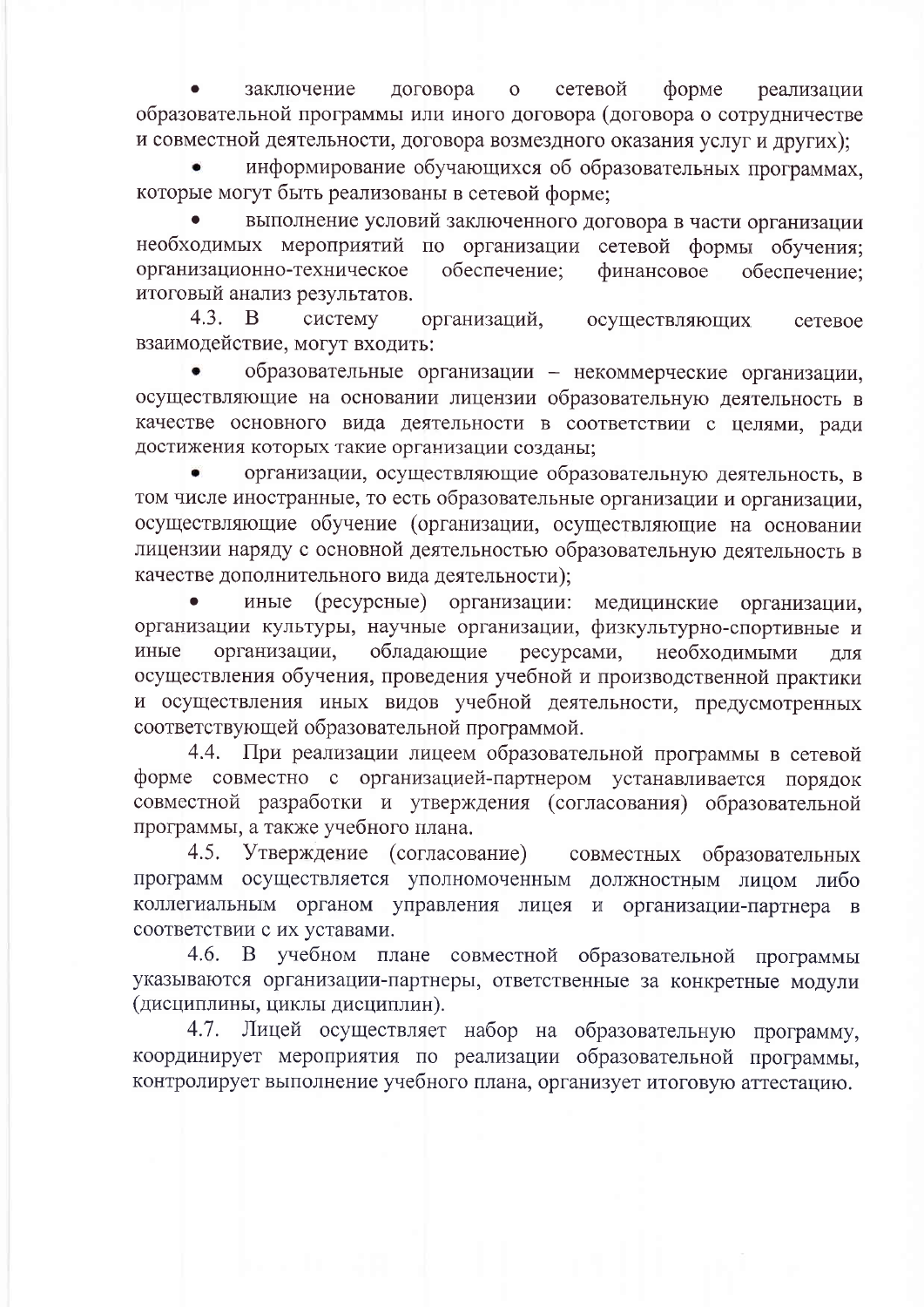## 5. Правовое обеспечение реализации образовательных программ в сетевой форме

5.1. Реализация образовательных программ в сетевой форме обеспечивается действующими локальными актами лицея.

 $5.2.B$ случае необходимости обеспечивает лицей внесение соответствующих изменений в должностные инструкции руководителя, заместителей руководителя, педагогических и иных работников, приказы.

### 6. Статус обучающихся (слушателей) при реализации образовательной программы в сетевой форме

6.1. Права, обязанности и ответственность обучающихся  $\Pi$ O образовательным программам, реализуемым с использованием сетевой формы, а также порядок осуществления указанных прав и обязанностей определяются Федеральным законом, уставом и (или) соответствующими локальными нормативными актами лицея с учетом условий договора о сетевой форме реализации образовательной программы.

6.2. Зачисление на обучение в рамках сетевой формы образования происходит в соответствии с установленными правилами приема в лицей.

Использование обучающимися учебной литературы, пособий и 6.3. иных учебных материалов в рамках освоения учебных предметов, курсов, дисциплин и т. д. осуществляется в порядке, установленном лицеем по согласованию с организациями-партнерами в соответствии с условиями договора о сетевой форме реализации образовательной программы.

Порядок и режим использования обучающимися материально-6.4. технического оборудования при освоении учебных программ в рамках взаимодействия в организациях-партнерах осуществляется в сетевого порядке, предусмотренном договором между лицеем данными  $\mathbf{M}$ организациями.

Обучающиеся, осваивающие предусмотренную договором часть  $6.5.$ сетевой программы в организации-партнере, предоставляют в лицей необходимую промежуточной информацию, ДЛЯ аттестации  $\Pi$ <sup>O</sup> соответствующим учебным курсам, дисциплинам (модулям, разделам), практике и (или) стажировке и т. д., если иное не предусмотрено договором о сетевой форме реализации образовательной программы.

процессу оценки обучения 6.6. K качества  $\overline{110}$ решению образовательной организации и организации-партнера могут привлекаться внешние эксперты.

#### $7.$ Финансовые условия обучения

 $7.1.$ Финансирование сетевого взаимодействия может осуществляться за счет:

субсидии финансовое обеспечение средств на выполнения государственного (муниципального) задания;